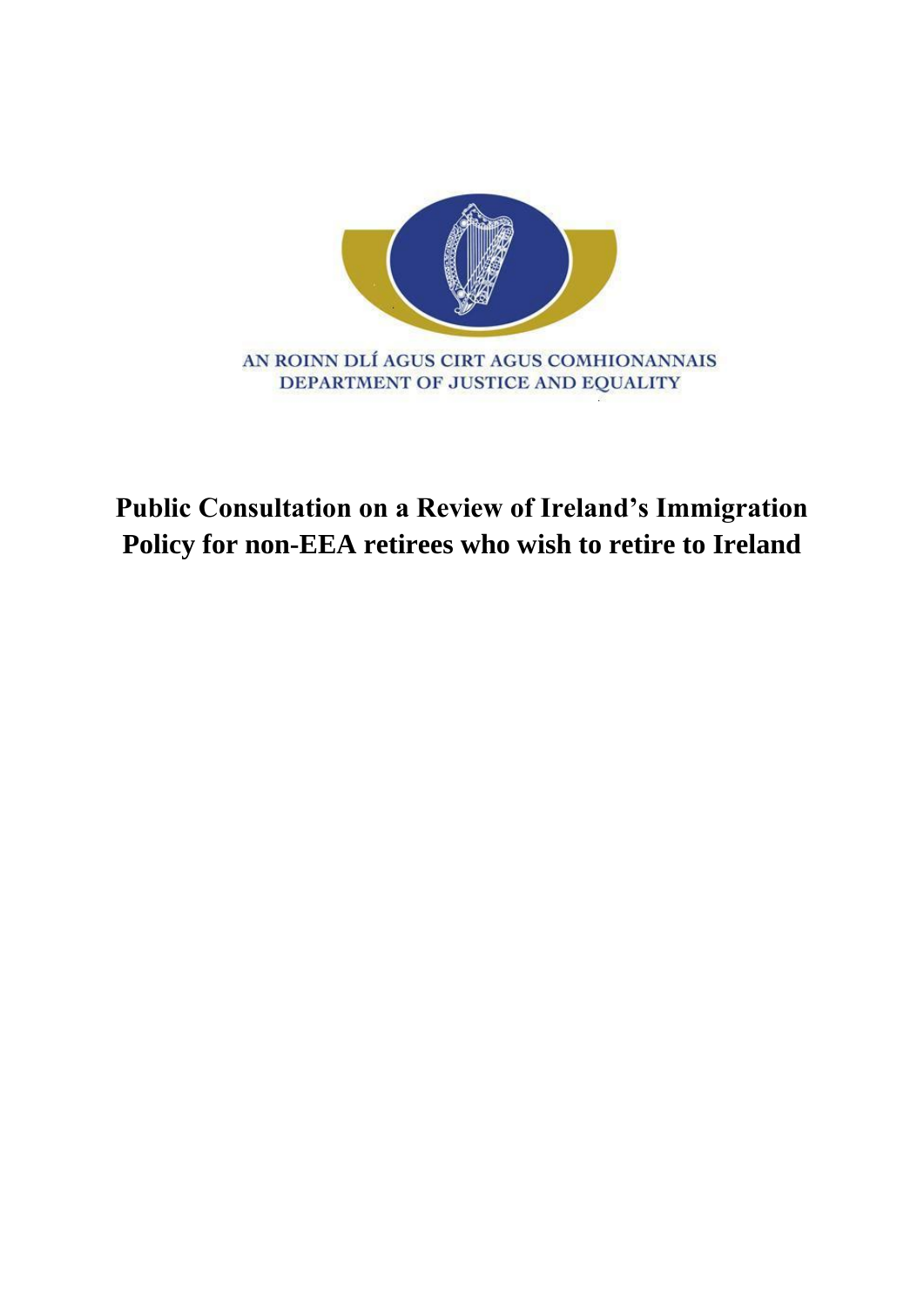#### **Background to the Consultation**

Over a number of years a steady stream of applications has been received from retired persons seeking to come and live in Ireland. In 2015 over 100 new applications were received and a further 150 renewals of permission were processed in respect of previously approved applications.

In order to bring greater clarity and consistency to the area and to take account of some of the economic issues involved, [guidance](http://www.inis.gov.ie/en/INIS/Pages/non-eea-permission) was published on the website of the Irish Naturalisation and Immigration Service (INIS) in March 2015.

The requirements set out therein have been perceived by some as a change of policy or a hardening of Ireland's attitude. In reality it is neither, but rather the introduction of some clarity to potential applicants for a migration channel that previously had few if any guidelines for decision-makers or applicants.

It is acknowledged that retirement planning is not something that takes place overnight and that there are people who had aspired to retire to Ireland and for whom the guidance set out in March 2015 represented an obstacle that was unanticipated and created some difficulties for applicants.

Against this backdrop, the Irish Naturalisation and Immigration Service (INIS) has conducted a review of the existing guidance for non-EEA retirees, setting out the key issues for consideration and the policy choices to be made with the aim of striking the appropriate balance between the aspirations of prospective retirees and the interests of the State.

INIS has elaborated a number of recommendations on foot of this review and these are set out in this document. The Tánaiste and Minister for Justice and Equality is seeking the views of stakeholders on the changes proposed with a view to finalising revised guidance and requirements later this year.

#### **Scope of the Guidelines**

This guidance is for *non-EEA* retirees who wish to retire to Ireland and focuses on those retired persons who are seeking permission to live in Ireland *without* family sponsorship and are taking responsibility for their own upkeep. Such people may have relatives in the State but they are not acting as a sponsor. The Department's Guidelines on Family Reunification would apply to the immigration of persons to Ireland on the basis of their relationship with a family member in the State.

Similarly, it is assumed that the persons seeking to come to Ireland as retirees do not qualify for Irish citizenship through birth and do not meet the threshold for an avenue such as Ireland's Immigrant Investor Programme [\(IIP\)](http://www.inis.gov.ie/en/INIS/Immigrant%20Investor%20Programme%20Guidelines%202014.pdf/Files/Immigrant%20Investor%20Programme%20Guidelines%202014.pdf), which has no age conditions attached. This option remains open to qualifying applicants. It is also important to make a distinction between residence and extended tourism. A tourist coming to Ireland could stay for 90 days at a time and could have multiple visits. Therefore the possibility of having a second home in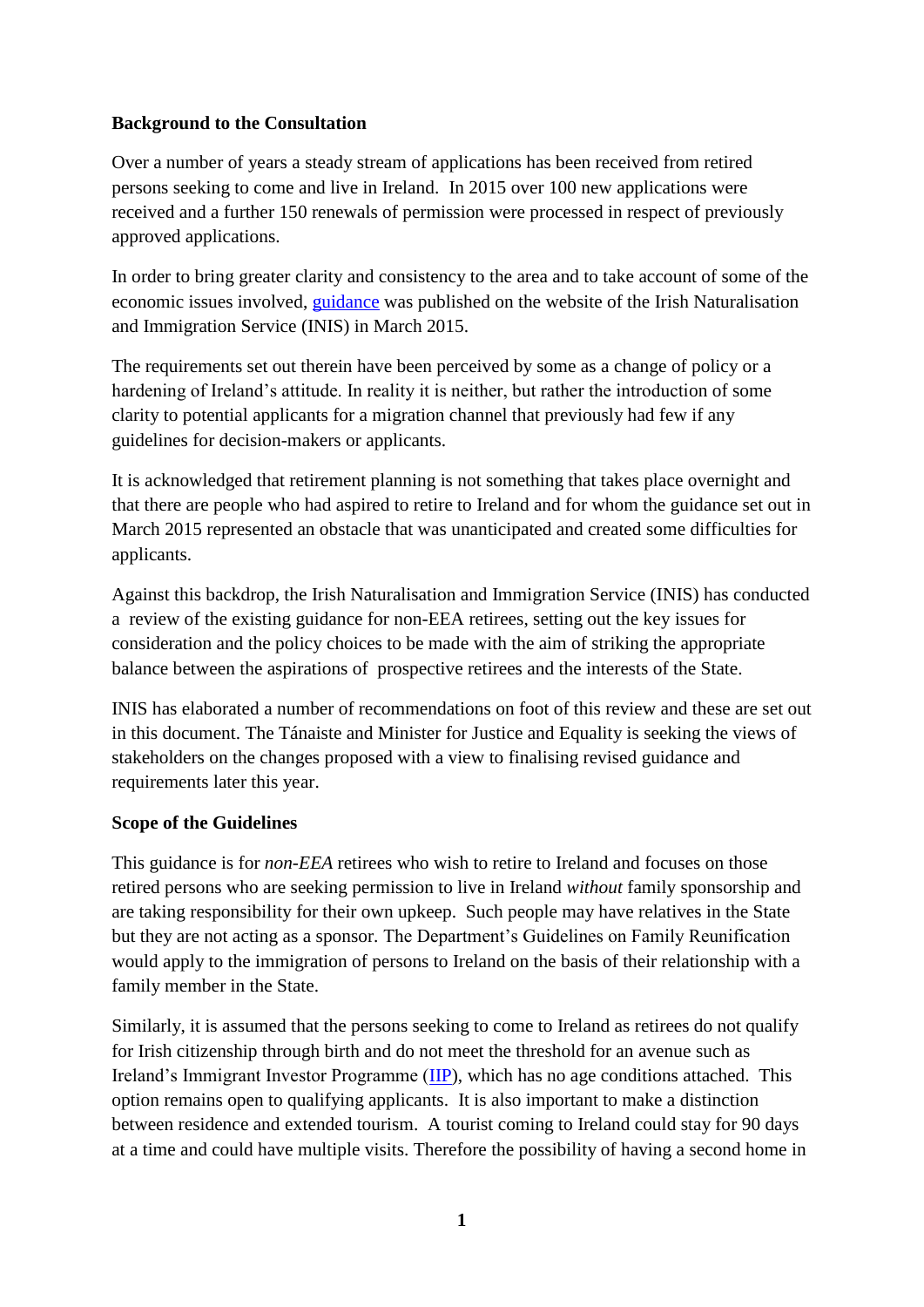Ireland and coming here for short durations remains open and is not affected by guidelines for non-EEA retirees.

#### **Current Guidelines**

The current guidelines for non-EEA nationals seeking to retire in Ireland state that permission may only be granted in situations where applicants can demonstrate that they are not and will not become a burden on the State.

The applicant must be able to show sufficient financial resources. For instance, the applicant must have:

- o Annual income of equal to  $€50,000$ .
- o Savings equal to the cost of buying a home in Ireland.
- o Comprehensive private Irish-based medical insurance.

If the applicant meets the conditions above, an immigration permission is issued. This is a low level immigration permission that allows a person to remain lawfully in Ireland for a specific, temporary and limited purpose although there is no maximum duration for such permissions and they are capable of being renewed annually. The permission does not confer a right to engage in employment or to run a business and has the condition that the holder does not receive state benefits.

#### **Situation in other Jurisdictions/Options for Irish Retirees**

As part of the consideration of this issue, it is reasonable to look at the question of reciprocity and the options that might be open to Irish retirees seeking to live abroad. Within the EU there are clearly rights of free movement and many Irish people have availed of these Treaty Rights in retiring to other Member States. On the other hand, should an Irish citizen wish to retire, for example, to the United States, Canada or Australia, this is not generally possible as there is no retirement visa programme in those jurisdictions. However, these countries do allow wealthy retired people to apply for an investor visa. This requires considerable investment in business. New Zealand does offer a temporary retirement visa but this also requires significant investment along with evidence of good health.

Comparing the Irish rules with the practice in other EU Member States, the picture is mixed. The UK will permit non-EEA persons who can demonstrate a close connection to the UK and an annual disposable income of a minimum of £25,000 ( $\epsilon$ 33K) to apply for a retirement visa. France and Portugal grant visas to retired non-EEA persons provided they can demonstrate sufficient resources. Such persons are covered by public health insurance in France and are entitled to apply for long term residency and citizenship in both countries in due course. Spain appears to grant an investment visa which requires considerable investment in schemes approved by its Economic Ministry. Only 24 such visas have been granted in the last three years. Spain requires such persons to maintain private health insurance and allows for an application for long term residency or citizenship in due course.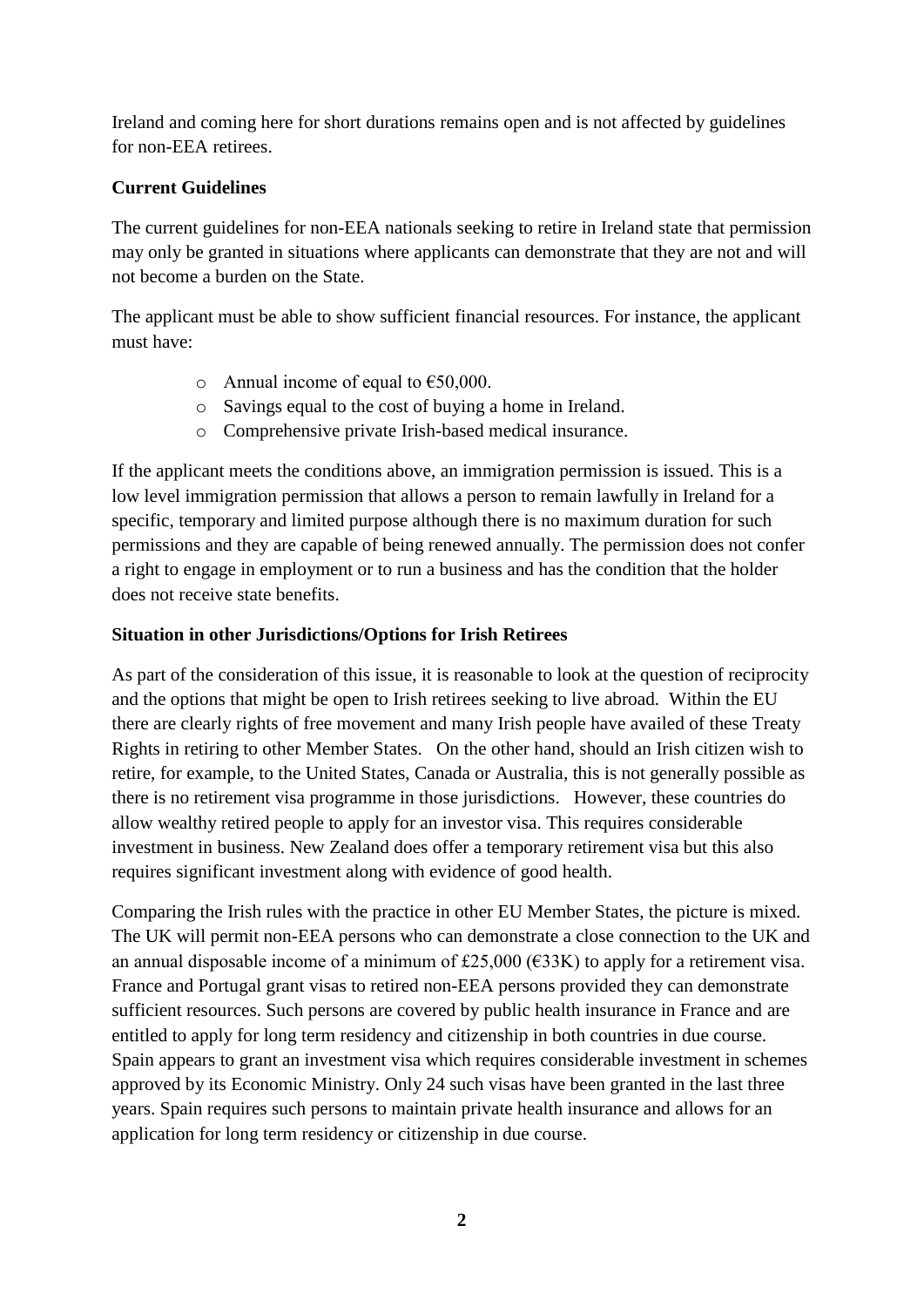#### **Policy Considerations**

It is acknowledged that any policy analysis in this area may appear somewhat impersonal given that we are talking about people's lives. However, such an approach is necessary given the reality that one of the primary policy considerations is an economic one and that any costs to the exchequer of pursuing this policy are in competition with other demands for public services. Retirement is unlikely to be a spur of the moment decision and many people engage in financial planning through pensions and otherwise many years in advance. The location for that retirement may also be the subject of long term planning and emotional investment. This last consideration is likely to arise particularly where the prospective retiree has a special connection with the country to which they propose to migrate.

At the same time a *desire* to live in Ireland does not confer a *right* to do so and the State has no responsibility to deliver on the aspirations of potential retirees. All sovereign countries have a right and duty to control immigration and to apply policies that reflect what the State determines to be the appropriate balance of interests.

The mere fact that a person has sufficient income to maintain themselves is not in itself a justification for being granted immigration permission. Many jurisdictions, including Ireland, operate targeted immigration schemes, for example to attract significant investment to the State or to address a shortage in the labour market. The policy arguments that underpin such targeted immigration schemes clearly do not apply to any great extent to prospective retirees.

On one side of the financial equation the person coming to Ireland will, as a consumer of goods, services and accommodation, contribute to the local economy. Against that, persons wishing to retire here have spent their working lives paying taxes and contributing to the economy of another country. They may face extremely high medical costs in their retirement sometimes quite significantly higher than Ireland if they choose to remain in their home countries. The taxation system for foreign pensions is also complex and, in some cases, persons residing in Ireland and in receipt of a pension from abroad may be taxable in that country rather than in Ireland.

A central issue therefore, is the potential financial liability to the Irish State in respect of elderly retirees on relatively modest incomes who wish to come here to live. It is an indisputable fact that as people get older they are far more likely to need medical treatment. Statistically the living costs increase as people get older. Work done in INIS in 2011-2 indicated that a person aged 55 could potentially support themselves on just under  $\epsilon$ 25,000 a year but this doubled by the time they reached 80. Of particular concern would be the potential cost and availability of nursing home care. This is not covered by private health insurance and can be expected to amount to around  $\epsilon$ 1,000 per week. In the worst case scenarios of a person who becomes unable to care for themselves, the costs to the State could therefore be considerable, particularly as this cohort is unlikely to have close family support in Ireland.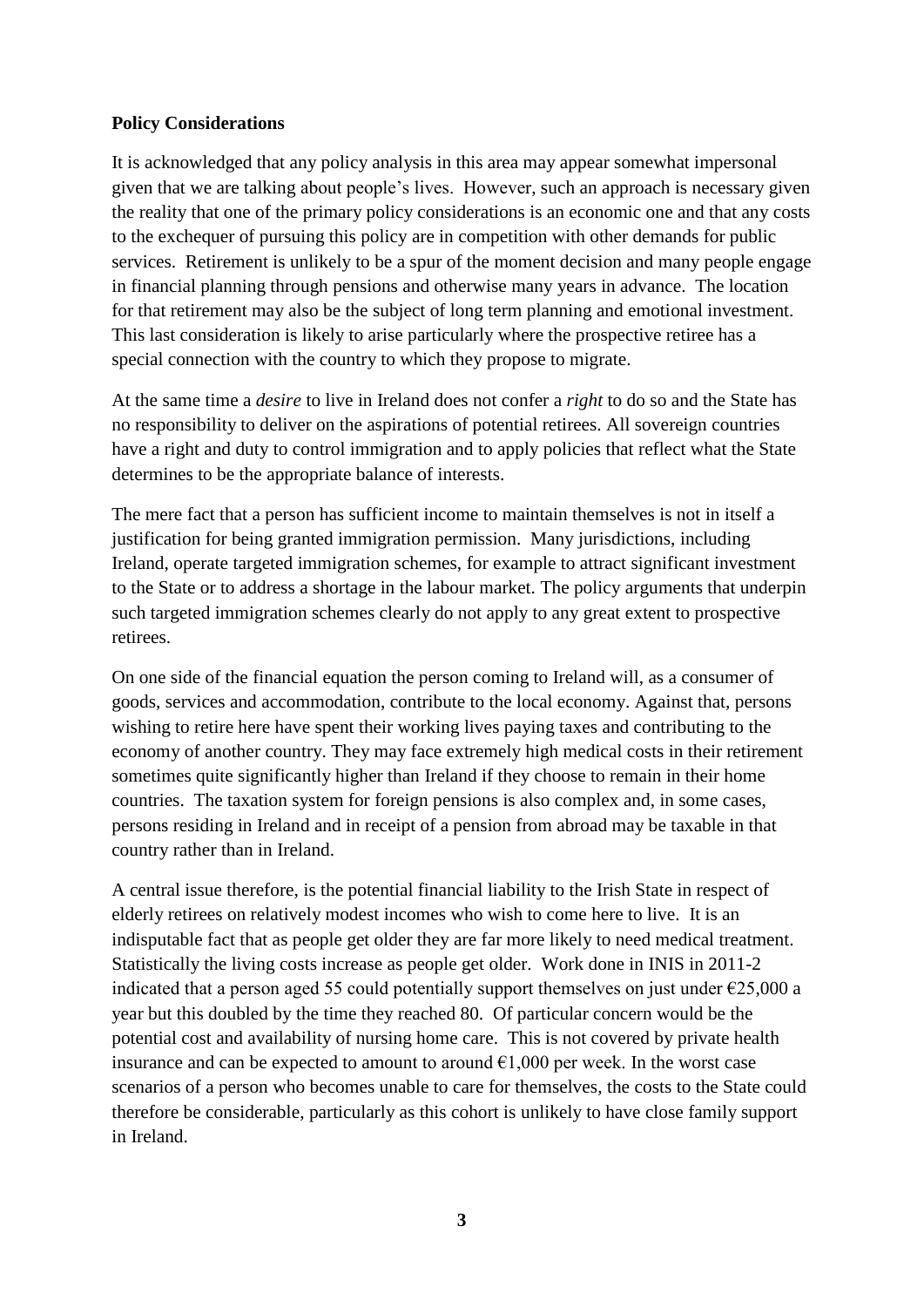Under the existing arrangements and the guidance issued in March 2015, retirees are regarded as an essentially homogenous group. The same policy applies irrespective of the age of the applicant, their state of health, or the region of the country in which they propose to reside. It is considered that some attention needs to be paid to these issues both in terms of the policy and any decision making on individual cases. In particular, the burden on the State for medical care for elderly retirees including the question of how private health cover operates (e.g. pre-existing medical conditions not covered, the extent of cover provided by some lower priced health insurance products, etc.) needs further analysis.

Once a person is admitted to the State as an elderly retiree, it has to be acknowledged that that decision is likely to be permanent as long as that person remains law abiding. This reality has been a factor in setting the bar relatively high in financial terms.

#### *Source Countries for Applications*

A significant number (70%) of those who have availed of this immigration route in the past have been US nationals with, in some cases, Irish ancestry. There is an argument for seeing American retirement to Ireland in a broader context. It is acknowledged that there is a unique relationship between Ireland and the United States and the Irish American community has been hugely influential both in its contribution to the US and in ensuring that Ireland has an influence disproportionate to its size. These relationships are extremely important. Many Irish people live in the United States and large numbers of US tourists visit Ireland every year, with figures for 2015 setting a new record at over 1.3m. This is in addition to the social and cultural benefits that are derived from having people in our midst who have different life experiences.

Immigration systems cannot, however, express a preference for one nationality over another, unless this is based on some form of reciprocal agreement between the Governments of the two countries. A good example of this is a Working Holiday Agreement, where each party agrees to admit a quota of the other's nationals under certain conditions. Since there are no such agreements governing retirees and Irish citizens do not have access to non-Investor retirement migration to the United States, no case can be made on that basis. Therefore, if a retirement channel remains open it must be open to all nationalities including those which are visa required.

#### **Conclusions and Recommendations for a Revised Scheme**

While it is clear that there is not, in financial terms, a strong cost benefit rationale for operating a retirement immigration channel, it is acknowledged that a scheme is already in existence and is availed of in the main by nationals of a country with which Ireland has long enjoyed a special relationship.

The arguments in favour of offering retirement options in the Irish immigration system are social and cultural rather than financial. There is, in particular, a value in offering avenues to the Irish diaspora to retire to Ireland and this, of course, includes the diaspora in the United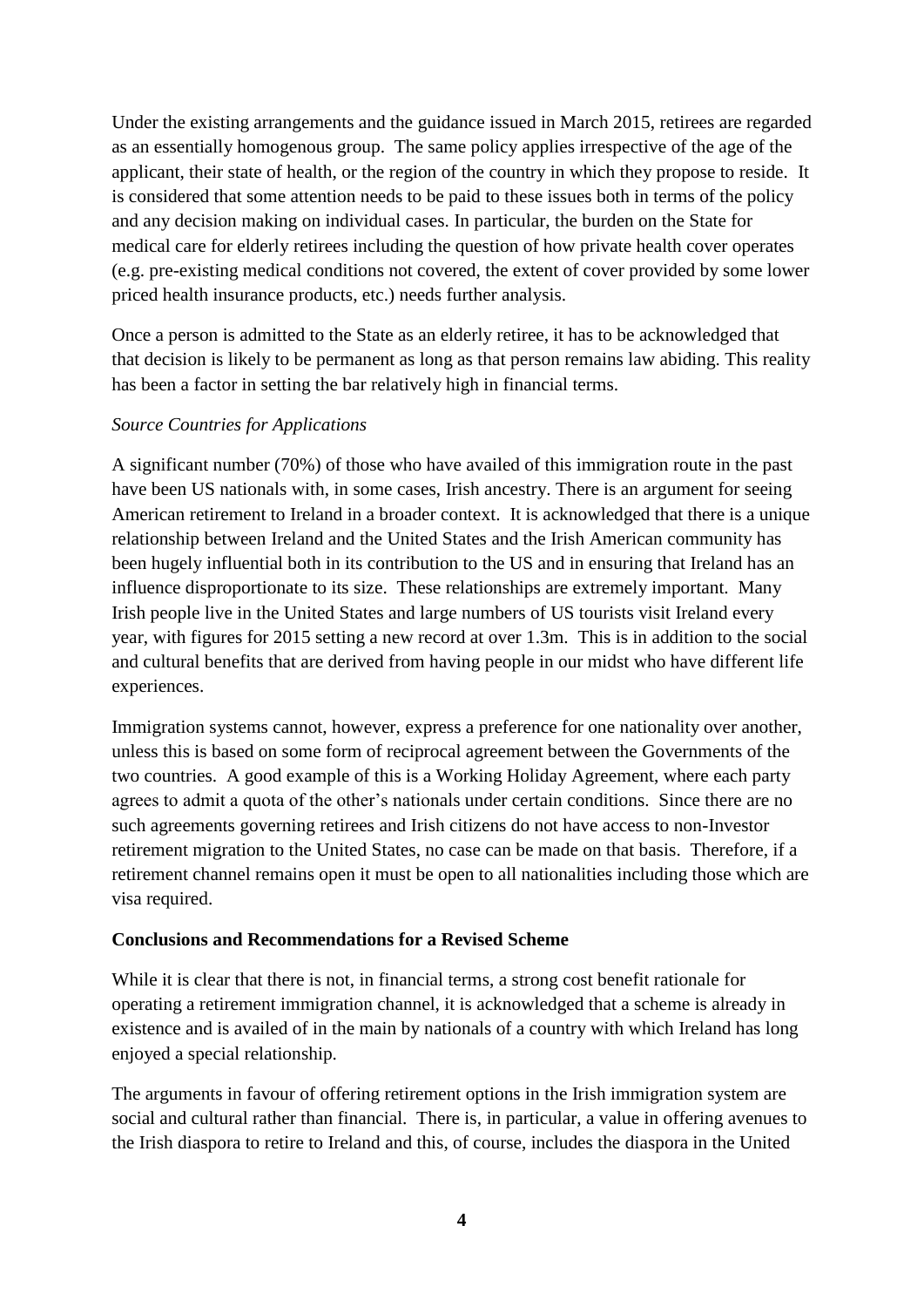States. However, outside of the diaspora, or people with a particularly strong alternative connection with Ireland, a retirement pathway to Ireland cannot really be justified.

The current one size fits all approach should be tailored to take account of age and state of health

It is proposed, therefore, that the current informal retirement scheme be retained but in a substantially altered manner and on a more formal footing. The following would be the key elements of the recommended scheme:

- 1. The scheme should be limited to applicants who can demonstrate a close connection to Ireland. A person should outline, on affidavit, their links to this country when applying. This should include an outline of their connection to Ireland through ancestry, involvement in Irish Community activities and any travel and visits undertaken to Ireland. Claimed ancestry must be accompanied by genealogical evidence. The closer the connection with Ireland the more weight it will carry in any assessment. It should be noted that having a son or daughter naturalised as an Irish citizen does not qualify. In such cases the Policy document on family reunification would address the issue.
- 2. Applicants should be in good health for their age and be certified as such by their doctor in their home country. This would form part of the supporting documentation with their application.
- 3. Age limits should also apply. The minimum age for retirement to Ireland should be 60 and the upper limit should be 75. In the case of a couple, the lower age limit would not necessarily apply to a spouse or partner provided that the other retiree met the requirements of the scheme.
- 4. Pre-clearance should be mandatory whether or not the applicant is visa required. Applications from within the country should no longer be accepted;
- 5. A structured, web-based, application form should be introduced to ensure that all relevant information is submitted for consideration in a consistent and comprehensive manner.
- 6. An application fee related to the administrative cost of the scheme should be introduced.
- 7. Net earnings (after all taxes due here or in the person's country of origin) of  $\epsilon$ 40,000 per annum should be the minimum requirement for a single applicant or a net earning of  $\epsilon$ 60,000 per annum in the case of a couple applying as joint applicants; [This represents a significant reduction in the previous levels, but needs to be enough to secure a person's accommodation and other needs]. Net earnings should be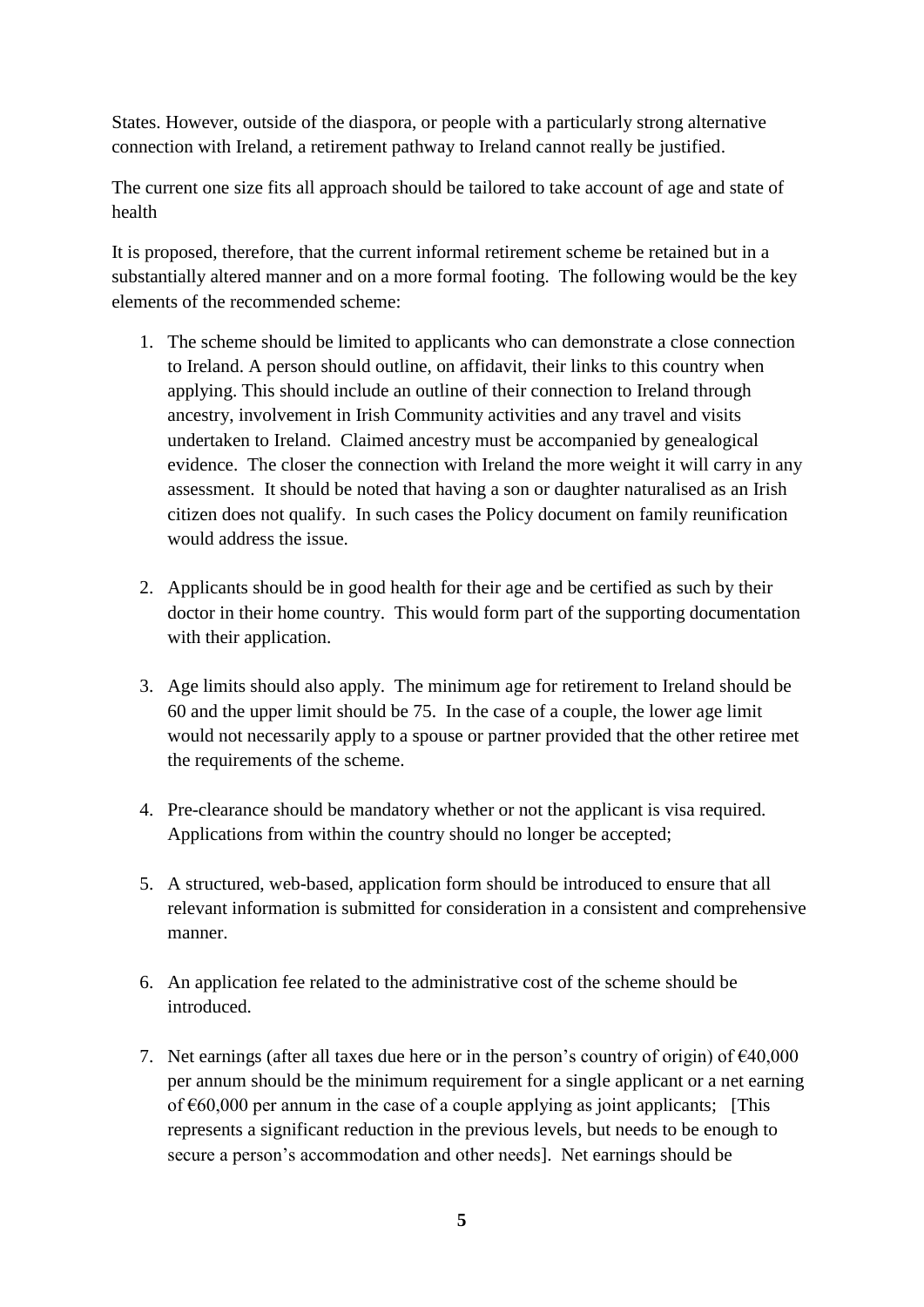sustainable into the future in retirement. A person with current net earnings from employment clearly cannot rely on this income when they have retired.

- 8. A lump sum of a minimum of  $\epsilon$ 100,000 on deposit or net assets (which may include real estate property) certified to be at that level must be demonstrated. Where a couple are joint applicants the total minimum net assets would be  $E150,000$ .
- 9. Some trade off will be permitted between net assets and net income. A person with an income below that required but with a capital sum that exceeds the minimum could reasonably use surplus capital to supplement their income. Conversely a person with earnings over the threshold could, over time, build up their capital reserves.
- 10. Comprehensive private health insurance negotiable in the Irish health sector should be demonstrated and maintained
- 11. No entitlement to family reunification would apply. It would be expected that a retiree would be accompanied by their spouse or partner only at the time of retirement and that the spouse or partner would be treated also as a retiree. No other person will be allowed to accompany the retiree.
- 12. The immigration Stamp 0 should be maintained for the first 5 years of residence with annual renewal. The person could be entitled to apply for an upgraded residence status to Stamp 3 after five years. This does open the possibility that the person could become an Irish citizen at some point in the future.
- 13. Consideration should be given to applying an annual quota system with applications considered on a first come first served basis. If this were to be done the quota figure should not be more than double the current level of new applications (i.e. 200 per year).
- 14. Applicants currently in the system should have the option of availing of the current or proposed new iterations of the retirement channel, whichever is most favourable to them.
- 15. Persons who do not meet these requirements but who, prior to the publication of the new arrangements, can demonstrate that they took irrevocable steps in pursuit of their plan to move to Ireland (e.g. bought a property in this country) should have their cases considered on their merits

A table setting out how these proposed changes compare to the guidance published in March 2015 is set out in Appendix 1.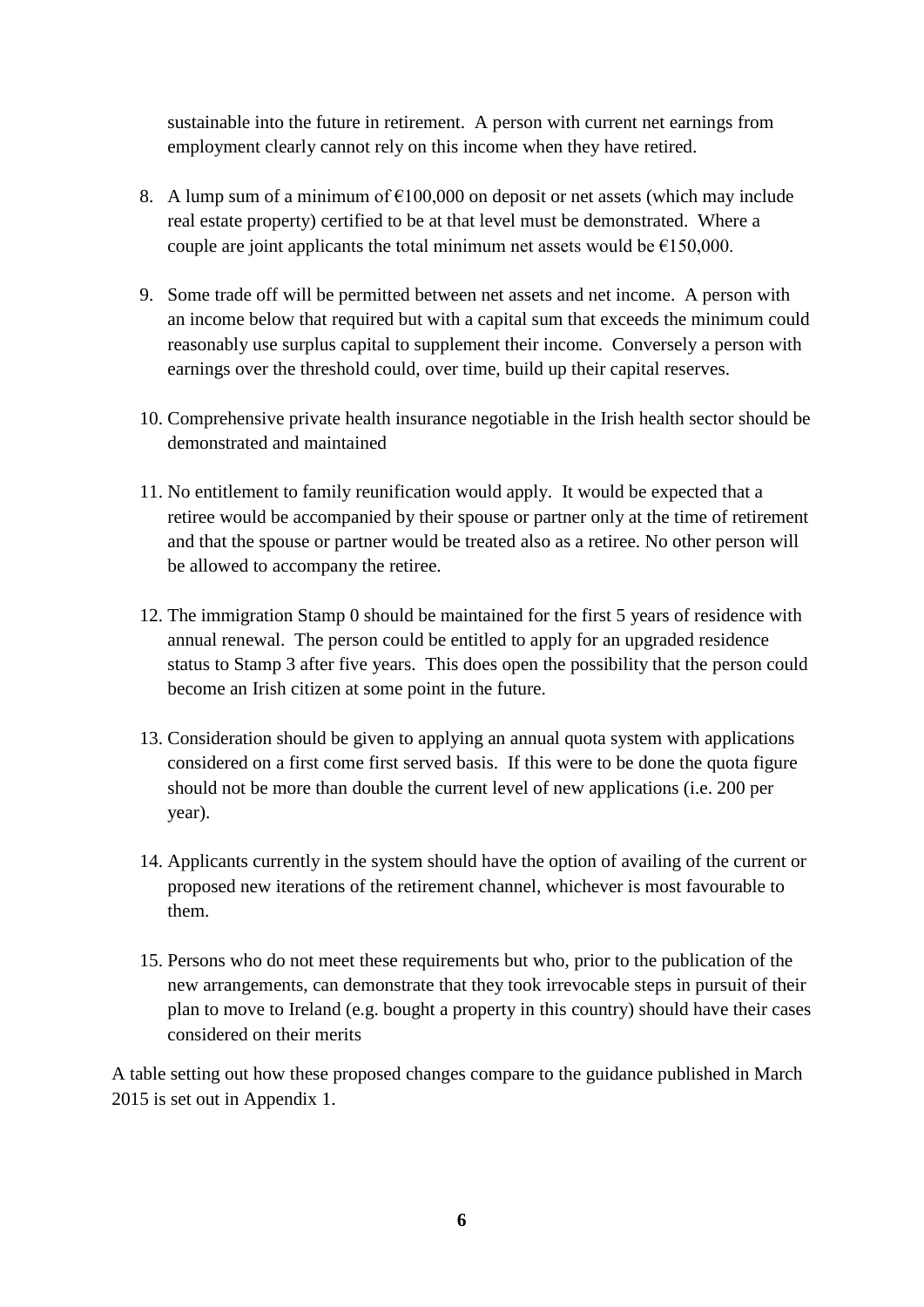#### **Submissions to the Review**

Submissions are invited in respect of the proposals as outlined. If you are making a submission, please state whether the views expressed are personal or are being made on behalf of an organisation. If the views of an organisation are being submitted it should be made clear which organisation is being represented.

Submissions may be emailed to **[retireesreview@justice.ie](mailto:retireesreview@justice.ie)** or may be posted to

Retirees Review Immigration Policy Room  $501(5<sup>th</sup>$  Floor) Irish Naturalisation and Immigration Service 13-14 Burgh Quay Dublin 2 D02 XK70

Please note that submissions received are subject to the Freedom of Information Act 2014 and may be published on the Department's website.

### **The closing date for receipt of submissions is Monday 31 October 2016**